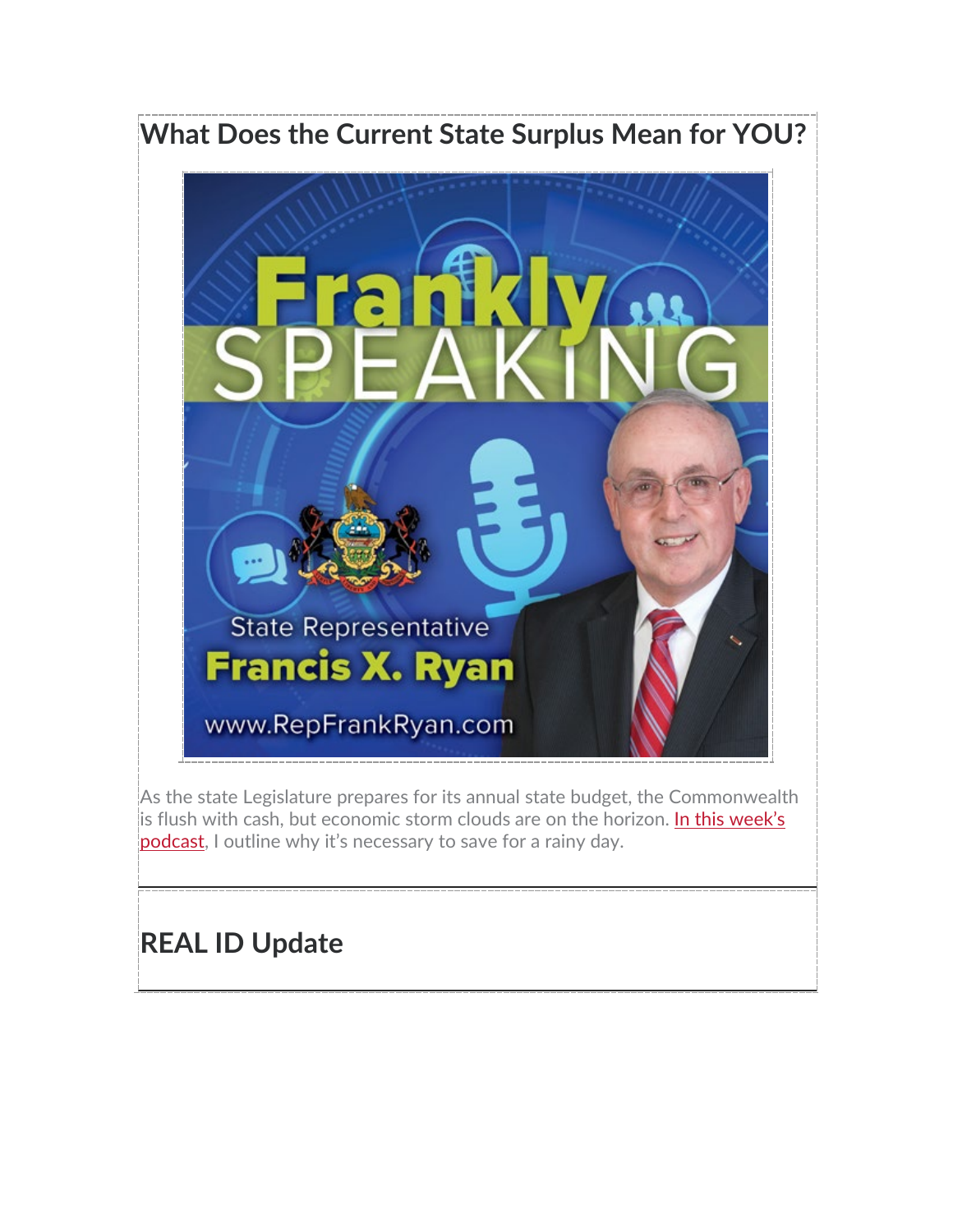The Pennsylvania Department of Transportation (PennDOT) is reminding residents that enforcement of the federal REAL ID Act will begin May 3, 2023. At that time, residents will have to present a federally accepted form of identification to board a commercial domestic flight or visit a secure federal building that requires ID to enter. Federally accepted forms of identification include a Pennsylvania REAL ID driver's license or ID card, a U.S. Passport or Passport Card or a military ID., a REAL ID. While REAL ID is not mandatory, about 1.6 million Pennsylvanians



have already chosen to get one. PennDOT continues to offer standard-issue driver's licenses and photo IDs. To learn more about REAL ID and how to obtain one, visit [penndot.gov/REALID.](https://www.dmv.pa.gov/realid/pages/default.aspx)

#### **House Advances 'Smart Justice' Measures**

House Advances 'Smart Justice' Measures The state House of Representatives recently passed a bipartisan package of legislation to increase public safety through its "Smart Justice" initiative. The measures aim to ensure proper enforcement of current laws governing violent crime – particularly in Philadelphia – and strengthen laws to better support and protect crime victims. They include:

• [House Bill 2238,](https://www.legis.state.pa.us/cfdocs/billInfo/billInfo.cfm?sYear=2021&sInd=0&body=H&type=B&bn=2238) which would enact term limits for the district attorney in cities of the first class (Philadelphia).



• [House Bill 2275,](https://www.legis.state.pa.us/cfdocs/billInfo/billInfo.cfm?sYear=2021&sInd=0&body=H&type=B&bn=2238) which would grant the state attorney general the authority to investigate and institute criminal proceedings for violations of certain firearm laws within Philadelphia.

• [House Bill 2271,](https://www.legis.state.pa.us/cfdocs/billInfo/billInfo.cfm?sYear=2021&sInd=0&body=H&type=B&bn=2271) which I co-sponsored, would strengthen penalties on those who sexually extort their victims to such a degree that the extortion leads to serious bodily injury or death.

• [House Bill 2464,](https://www.legis.state.pa.us/cfdocs/billInfo/billInfo.cfm?sYear=2021&sInd=0&body=H&type=B&bn=2464) which would give crime victims legal standing to assert and enforce their rights in court.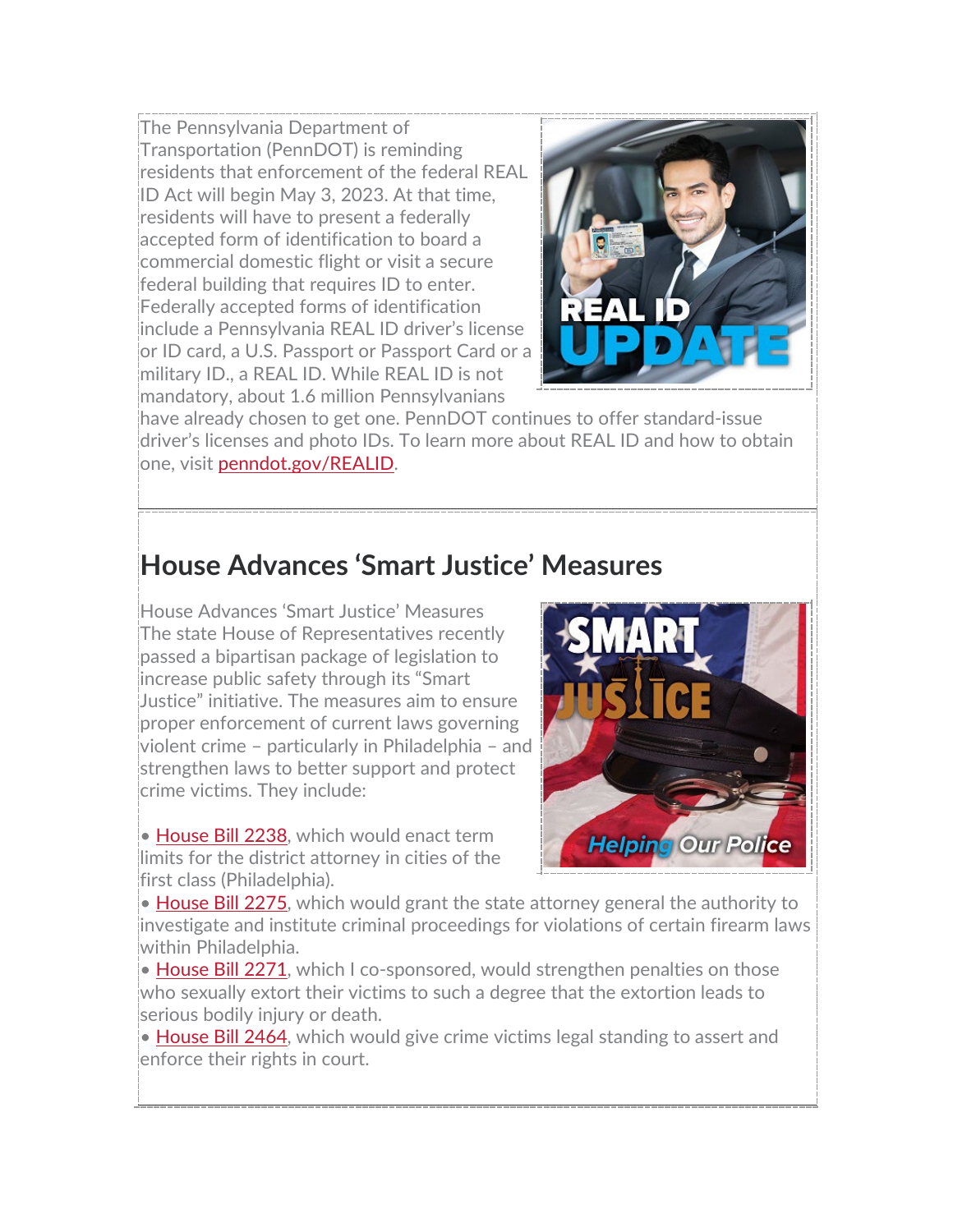The bills now go to the Senate for consideration.

## **Coming Up!**

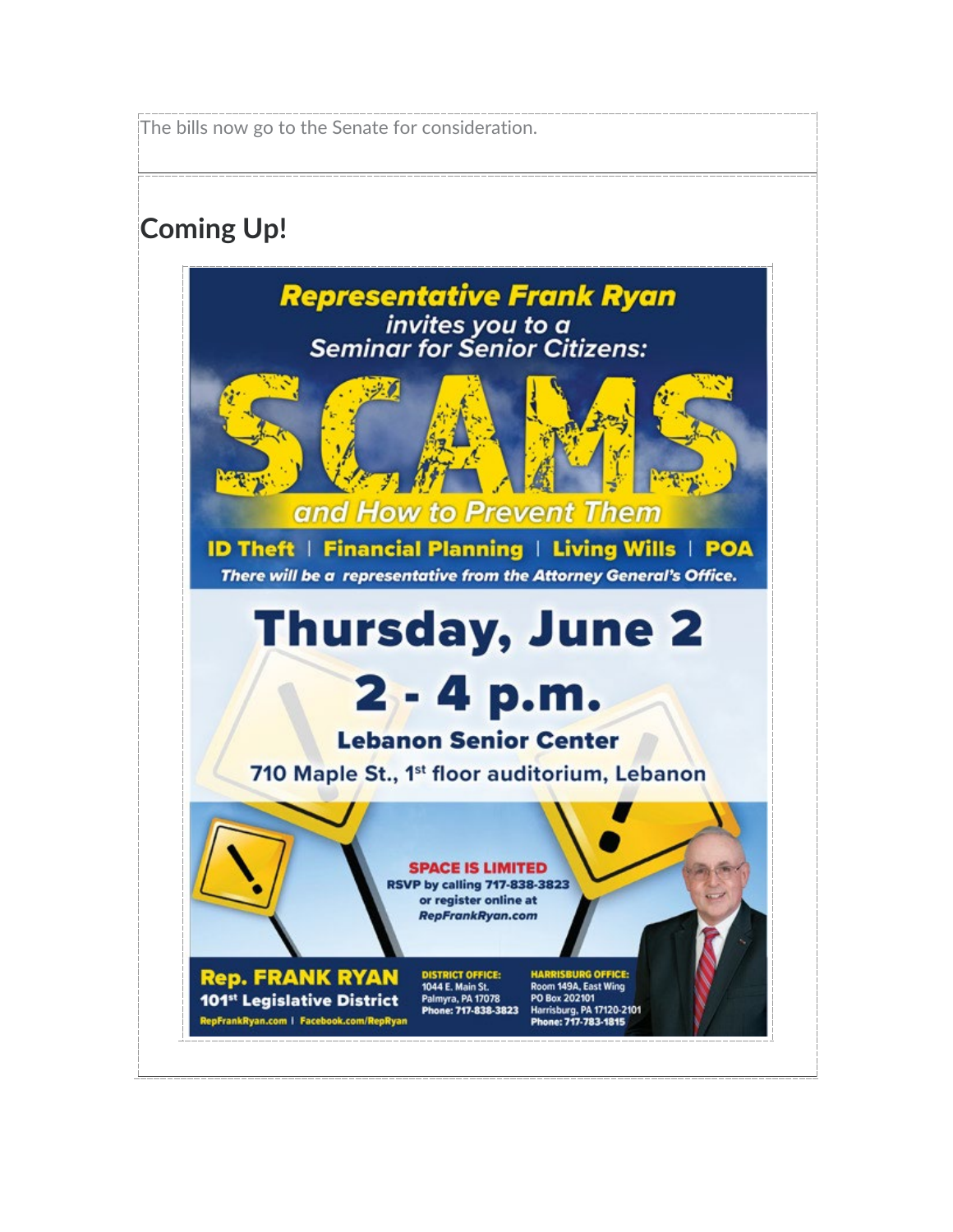### **Bill to Aid EMS Response Passes House**

I recently voted to approve legislation to make permanent regulatory waivers regarding staffing on basic life support (BLS) ambulances. Emergency medical services (EMS) crews are facing staffing shortages that sometimes prevent them from leaving the station to respond to a call. The problem is particularly prevalent in rural areas. Under previous state regulations, certified emergency personnel, such as firefighters with specific first-aid, CPR and emergency vehicle training, were permitted to drive ambulances with an EMT on board. Those regulations were changed several years



ago to increase the number of emergency medical responders (EMRs) or EMTs required per ambulance. That means if an ambulance company does not have the required staffing, they must defer to another, which can significantly delay care for people in dire health conditions. This regulation was waived during the COVID-19 pandemic to ensure access to health care. I fully support a permanent change to give EMS agencies the regulatory flexibility to meet the public safety needs of their communities. [House Bill 2097](https://www.legis.state.pa.us/cfdocs/billInfo/billInfo.cfm?sYear=2021&sInd=0&body=H&type=B&bn=2097) is pending action in the Senate.

#### **House Advances Government Transparency Bill**

I recently voted to approve legislation to require the electronic quarterly publication of expenses incurred by members of the state House of Representatives. [House Bill](https://www.legis.state.pa.us/cfdocs/billInfo/billInfo.cfm?sYear=2021&sInd=0&body=H&type=B&bn=2449)  [2449](https://www.legis.state.pa.us/cfdocs/billInfo/billInfo.cfm?sYear=2021&sInd=0&body=H&type=B&bn=2449) would require the chief clerk and the comptroller of the House to provide a quarterly list of certain expenses to the Legislative Data Processing Center for publication on a publicly



available website. The list would include detailed travel expenses on legislative business; administrative, clerical and professional services; rent for office space; official entertainment, including restaurant and beverage charges; purchase of flags, plaques, publications and other similar items in connection with legislative activities; and communications and donations in extending congratulations or sympathy of an illness or death. While this information is currently available via a